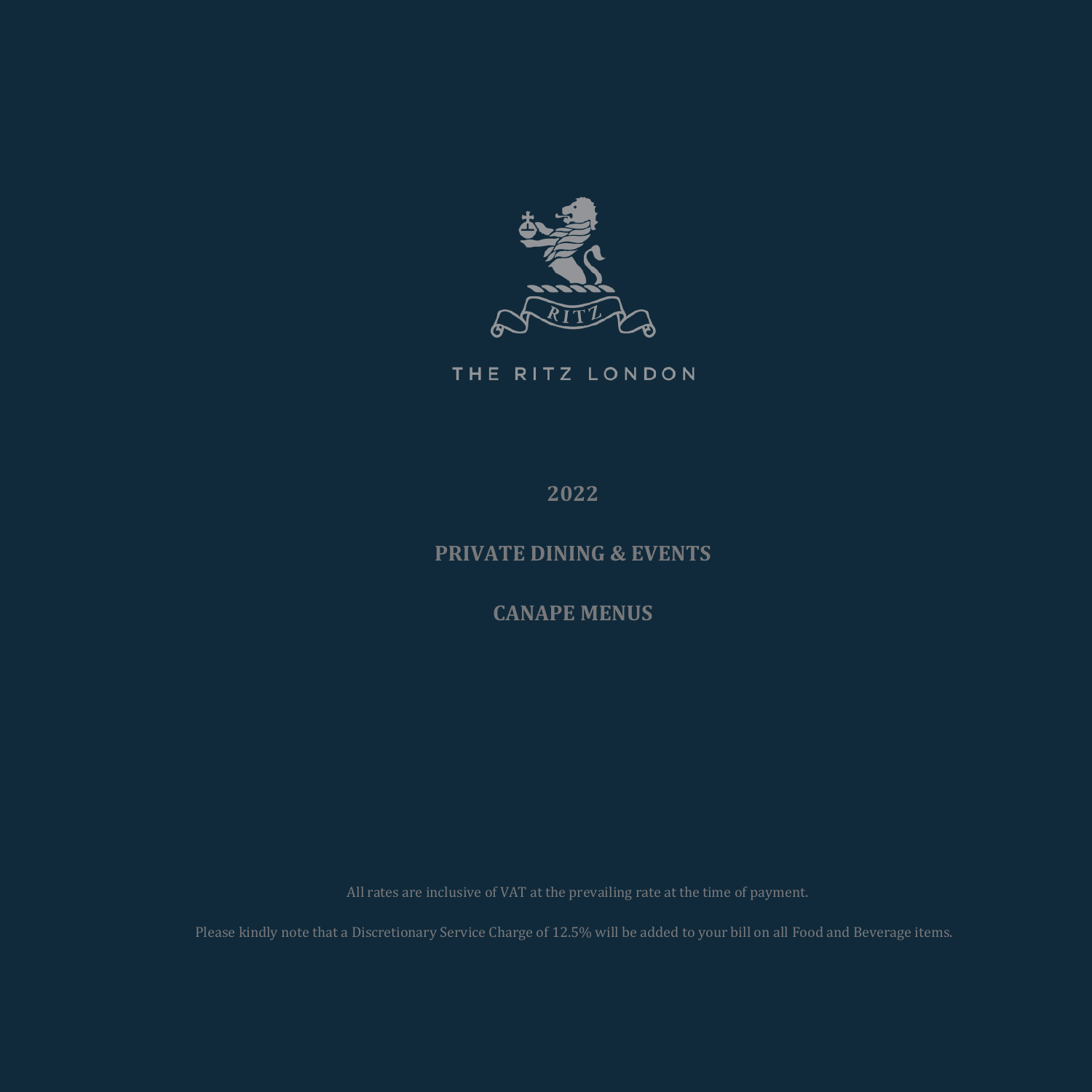## **COCKTAIL RECEPTION CANAPÉ MENU 1**

£74

*Available for a maximum of 80 guests*

#### Cold Canapés

## Hot Canapés

Cuisenette of Smoked Salmon and Crab Vietnamese Vegetable Roll Coronation Chicken Tartlet of St Jude Cheese with Apple Compote Scallop Ceviche with Granny Smith Apple Ragstone Pebble, Wood Roast Pepper and Basil Duck Liver with Cherry and Gingerbread Salmon Tartare, Celeriac Leaf, Pickled Ginger and Soy

Celeriac Pizza, Parmesan and Truffle Tandoori Chicken with Coriander and Yoghurt Curried Cauliflower Samosa Smoked Ox Cheek Pithivier Leek, Onion and Cheese Tartlet Bouche of Lobster, Sauce Americaine Parmentier of Confit Duck Grilled Fillet of Beef, Ginger and Spring Onion Smoked Heritage Potato, Juniper and Lovage

Dessert Canapés Dark Chocolate and Tonka Ganache Petit Choux Croquant Vanilla Macaroon Raspberry Tart Mini Bakewell Tart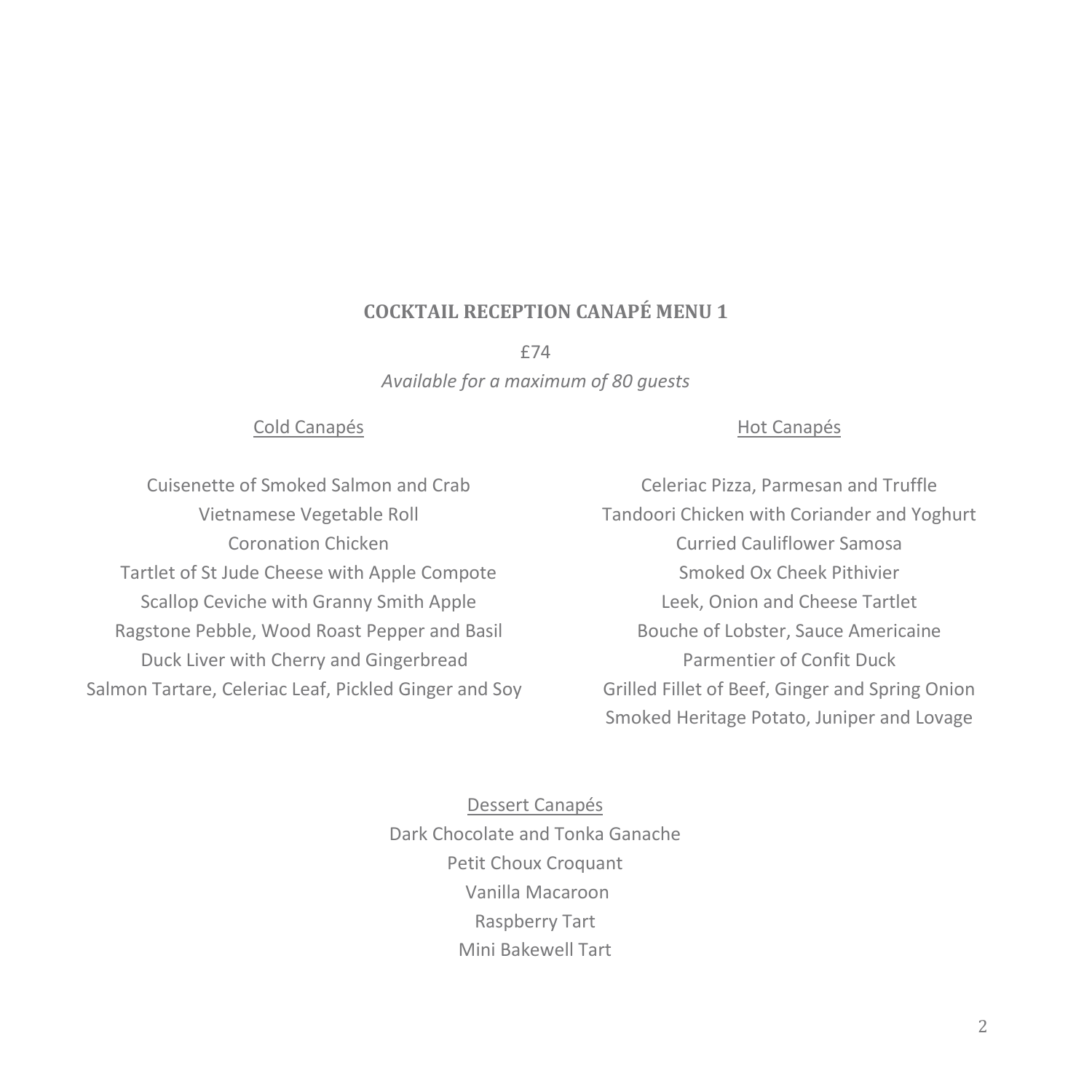## **COCKTAIL RECEPTION CANAPÉ MENU 2**

£60

#### Cold Canapés

Smoked Salmon Moscovite Vietnamese Vegetable Roll Coronation Chicken Tartlet of St Jude Cheese with Apple Compote Gougere with Comte Duck Liver with Cherry and Gingerbread

### Hot Canapés

Tandoori Chicken with Coriander and Yoghurt Curried Cauliflower Samosa Leek, Onion and Cheese Tartlet Parmentier of Confit Duck Grilled Fillet of Beef, Ginger and Spring Onion

Dessert Canapés Dark Chocolate and Tonka Ganache Petit Choux Croquant Rose Macaroon Mini Bakewell Tart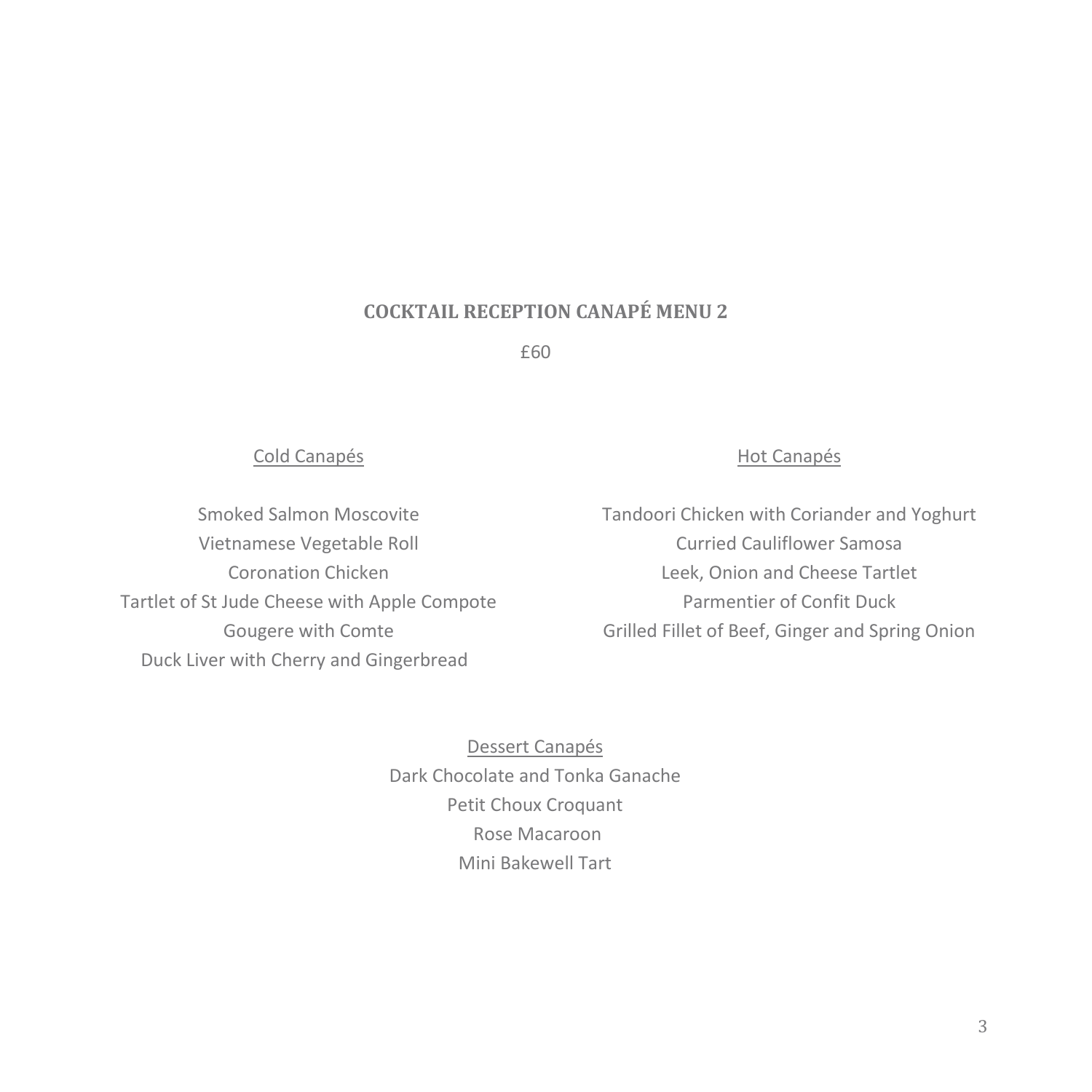# **COCKTAIL RECEPTION CANAPÉ MENU 3**

£56

*Available for a maximum of 80 guests*

#### Cold Canapés

Smoked Salmon Moscovite Dorstone Pebble, Epsilette and Black Olive Crab Roll with Apple Gougere with Comte

### Hot Canapés

Vegetable Samosa Oriental Chicken Winglets Bouchee of Wild Mushrooms Noisettes of Brill Darphin Mini Smoked Ox Cheek Torte Tartlet Lorraine with Alsace Bacon